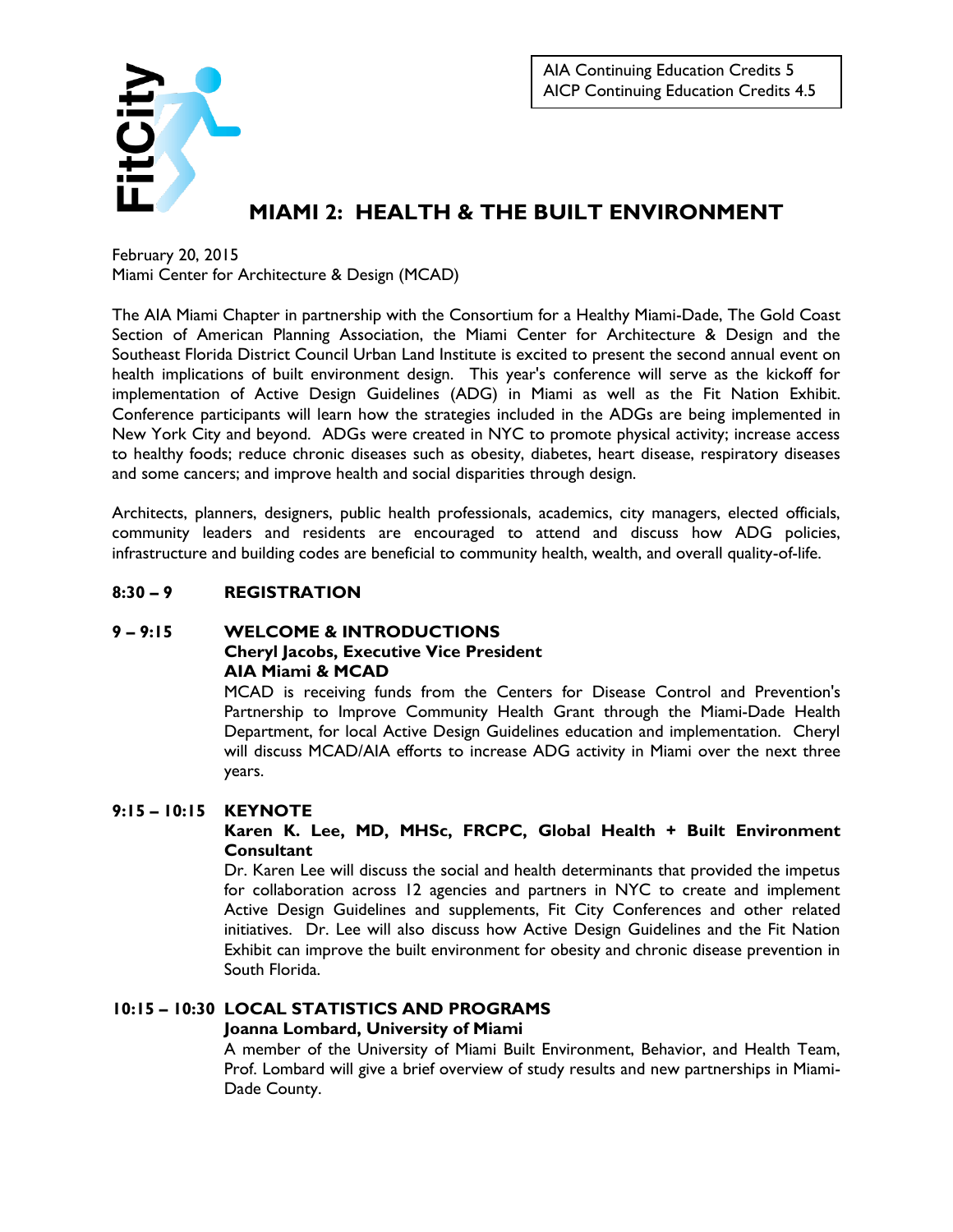

## **MIAMI 2: HEALTH & THE BUILT ENVIRONMENT**

### **10:30 – 10:35 FITNESS BREAK**

**Alina Soto, Department of Children & Families, Early Childhood Obesity Prevention**

- **10:35 – 11:15 THE ADG PORTFOLIO AND WHY IT MATTERS Rick Bell, FAIA, Executive Director, AIA New York** This session will discuss the social and economic implications of implementing active design guidelines.
- **11:15 – 12:00 BUILDING HEALTHY COMMUNITIES James A. Moore, Principal, Jacobs** The Urban Land Institute has embarked upon a healthy communities initiative and Mr. Moore will discuss ULI's efforts and collaboration opportunities.
- **12:00 – 1:00 LUNCH**
- **1:00 – 1:10 FITNESS BREAK**

### **1:10 – 2:15 ENGAGING COMMUNITIES TO PROMOTE HEALTH THROUGH DESIGN**

#### **Joanna Frank, Executive Director, Center for Active Design**

Using a case-study approach, this session will illustrate how to garner support for implementation of ADGs and other related policies and programs from elected officials, municipal staff, developers, residents and business owners. Promotion strategies including social media campaigns, signage, and community engagement will be highlighted.

## **2:15 – 3:15 BRINGING ACTIVE DESIGN TO MIAMI/CALL TO ACTION**

#### **Katy Sorenson, Executive Director, The Good Government Initiative**

This interactive session will explore elements need to ensure successful ADG implementation in South Florida. We will discuss how to identify and overcome obstacles and engage our community leaders.

**Cheryl Jacobs, Karen Lee, Rick Bell, Joanna Frank, Joanna Lombard, James Moore and Katy Sorenson will participate**

### **Fit City Miami is…**

The who, what, where, when and how of promoting physical activity through design as it relates to walkability, safety, building codes, zoning, diversity of recreational activity, accessibility, infrastructure, housing, schools, bicycles, transit, and mixed-use zoning **!**